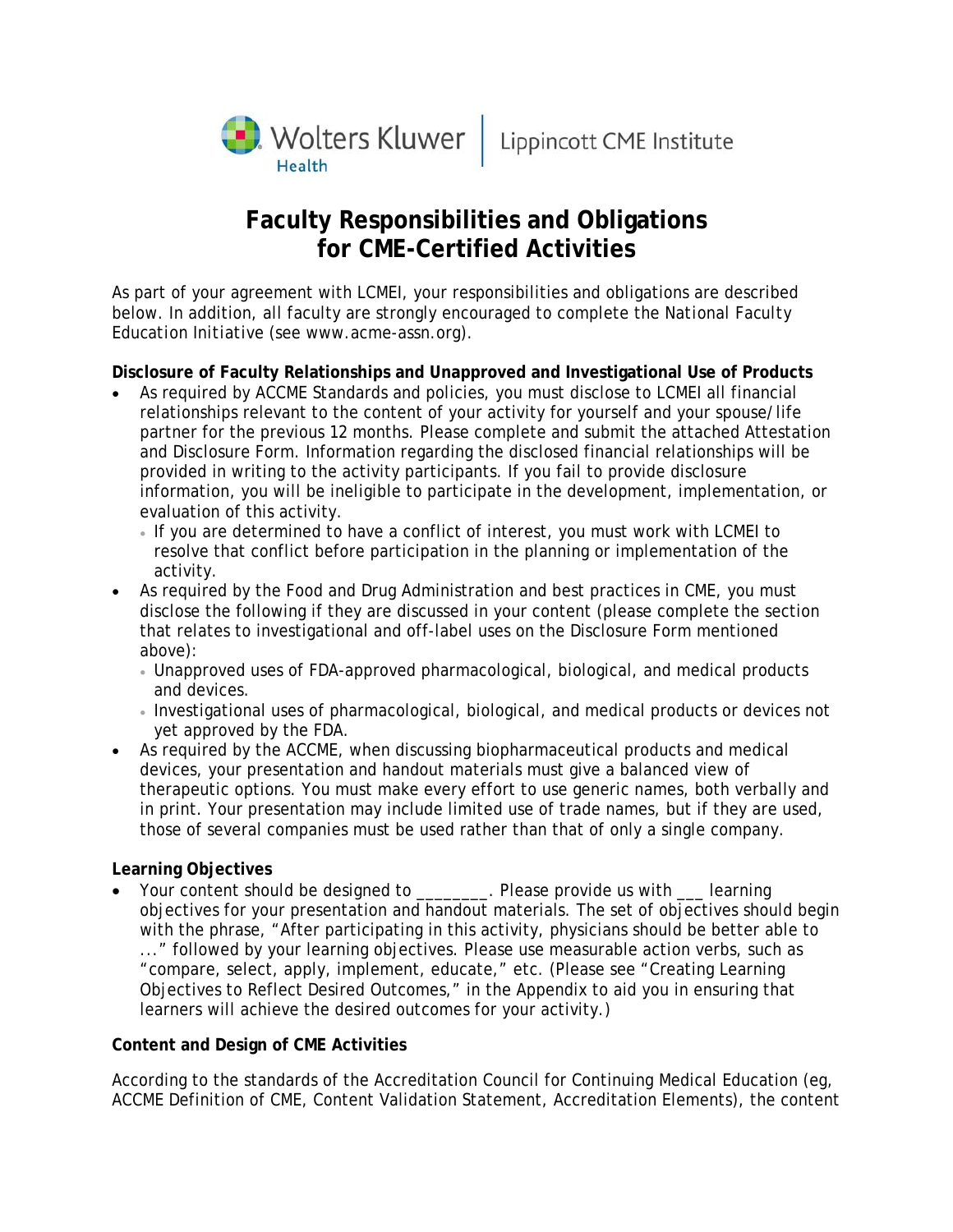of a CME activity should be objective, balanced, based on valid and sound scientific studies, and free of commercial bias. You must ensure that:

- Your content reflects all reasonable perspectives.
- Your clinical care recommendations are based on evidence that is accepted within the profession of medicine as adequate justification for their use.
	- You present data based on credible scientific studies and not on commercial relationships or biases or on anecdotal evidence or unsupported personal opinion.
	- All research supporting patient care recommendations conforms to generally accepted standards of experimental design, data collection, and analysis.
- The content and format of the activity must promote improvements in health care.
- You do not advance, either through your content or its format or delivery, the proprietary interests, products, or services of commercial organizations.

In addition, ACCME, adult learning principles, and best practices in CME require that:

- Your content and its delivery should help narrow the identified gap in clinicians' competence, performance, or patient care: you help learners move "current practice" to "best practice."
- Content must address the learning objectives and be designed to ensure attainment of the desired outcomes in terms of enhancing competence, performance, or patient outcomes.
- Content should be practical and relevant to the learners' expected scope of practice.
- Delivery of educational content should be interactive and engage participants in the learning process.
	- Content delivery should facilitate reflection on, and application to, practice.
	- Faculty should assist learners in identifying barriers to implementing what they learn, as well as strategies to overcome those barriers.
- Content and its delivery should facilitate learners' maintenance of licensure and Maintenance of Certification™, as well as help them address relevant competencies (eg, those of the Federation of State Medical Boards, Accreditation Council for Graduate Medical Education, Institute of Medicine, and their specialty boards).

*Please complete and submit the attestation portion of the attached Faculty Form to \_\_\_\_\_\_\_ by* \_\_\_\_\_\_\_\_\_\_\_\_\_\_\_\_\_\_.

## **Cooperation with LCMEI**

- Please coordinate the planning and implementation of your portion of this activity with LCMEI staff. ACCME accreditation makes LCMEI accountable for the planning and implementation of all educational activities that it certifies for credit. Thus, LCMEI must review all content before it can be approved for inclusion in the activity. *Please complete and submit the Faculty Checklist when you submit your content to LCMEI for review.*
	- If you need to use any previously published material (eg, photographs, graphics), you must receive permission from the copyright holder and provide documentation of this permission to LCMEI.
- LCMEI will provide your honorarium and arrange for, or reimburse you for, the travel expenses associated with your activity. You must not accept honoraria, payment, arrangements for travel expenses, or any other remuneration from a commercial company for your participation as a faculty member in this educational activity.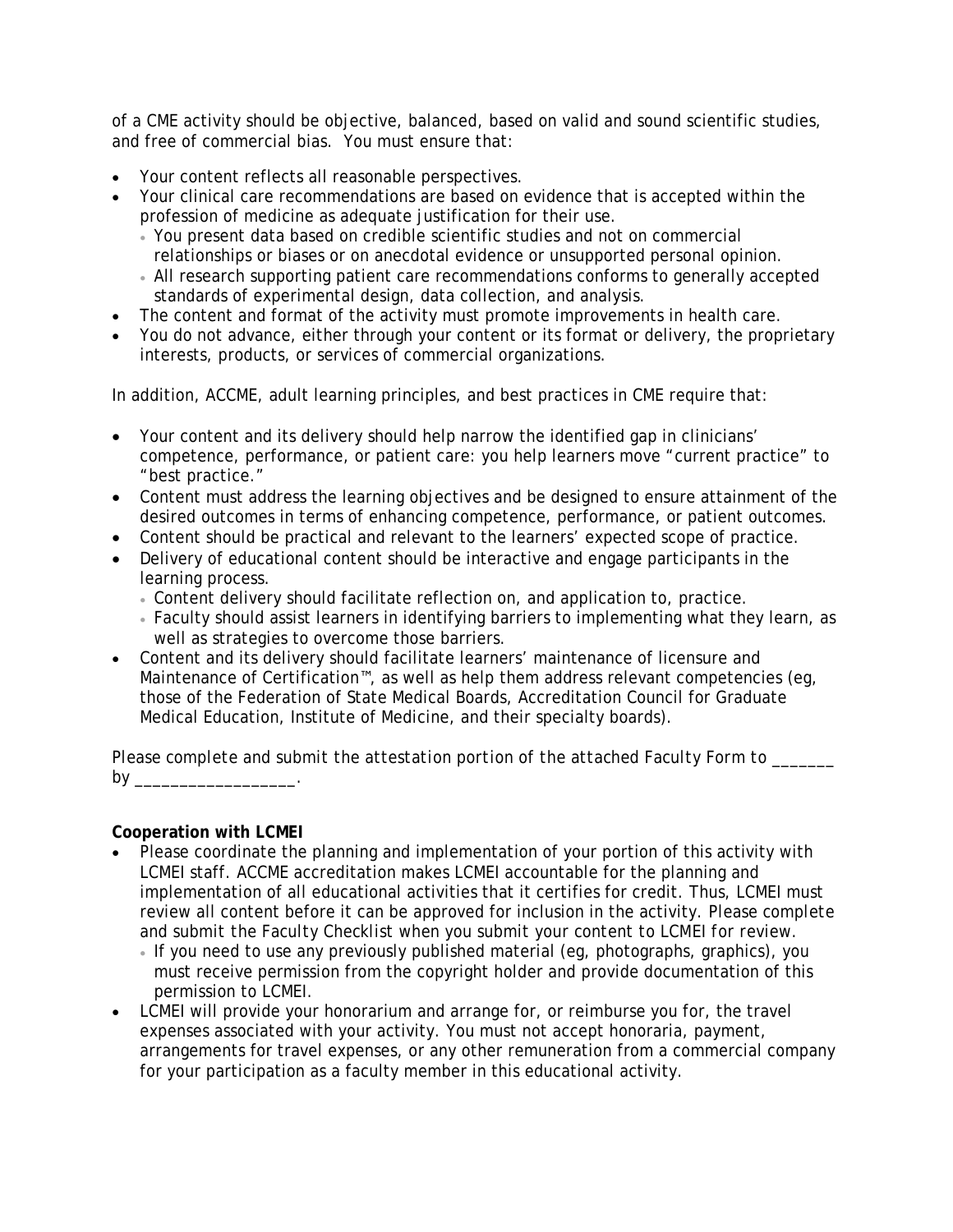• ACCME requires that LCMEI evaluate its CME activities. You may be asked to complete a brief evaluation of the activity, and your feedback and suggestions are welcome.

## **Assessment Questions**

• In keeping with our CME mission, this activity will contain a quiz to be completed by physicians seeking credit for completing this activity. Physicians successfully completing the activity and the quiz will be eligible to receive *AMA PRA Category 1 credit*.™ Please provide us with \_\_\_\_ multiple choice questions that measure attainment of your learning objectives and desired outcomes in terms of improving competence, performance, or patient outcomes based on your contributed material. Questions involving short cases and decision-making are strongly encouraged; simple knowledge recall questions are not appropriate. Please indicate the objective being measured and include the correct answer and 1 or more references for each question.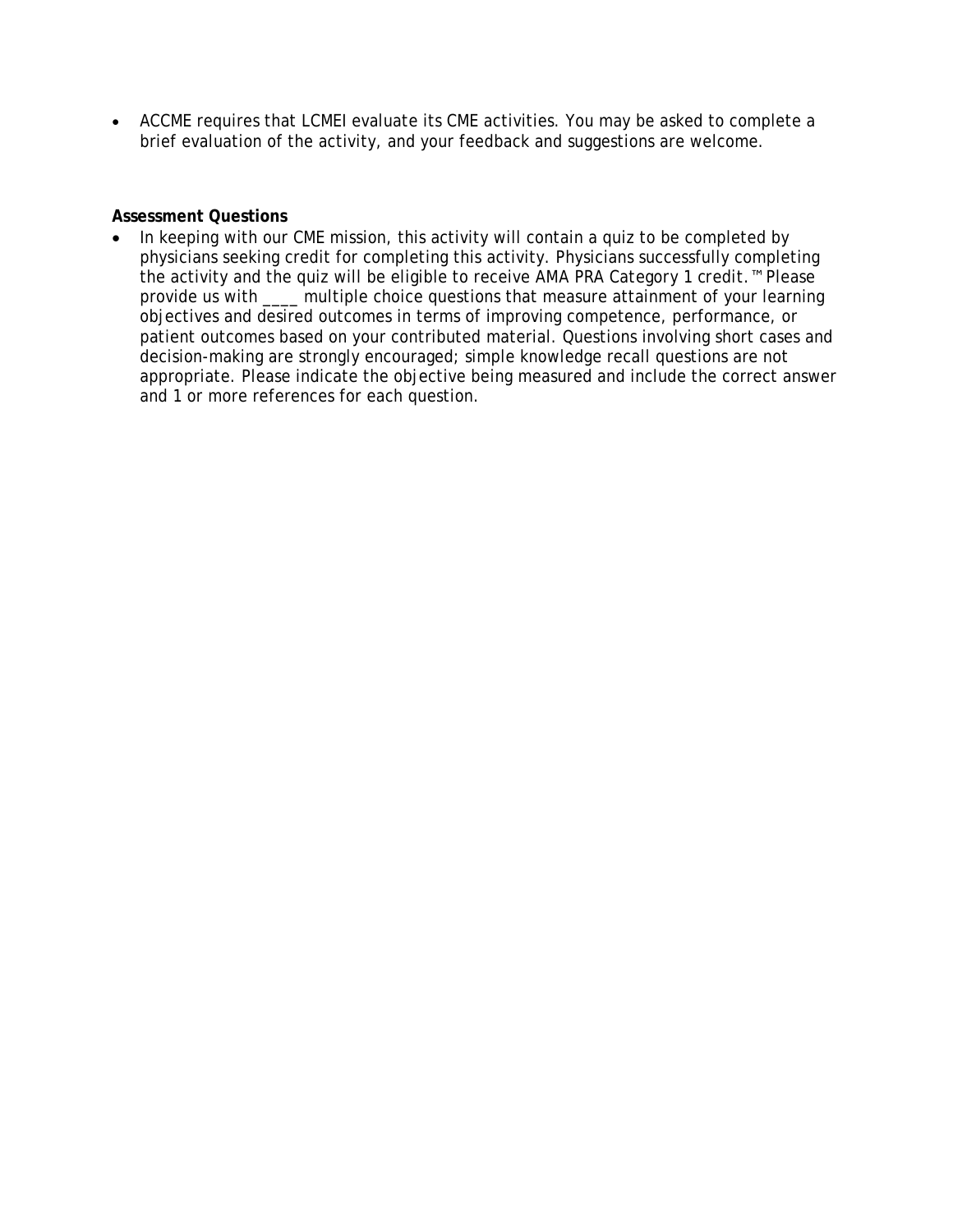# **Appendix: Creating Learning Objectives to Reflect Desired Outcomes**

The identification of learning objectives is inherently valuable for clarifying the purpose of educational offerings. Well constructed objectives guide selection and organization of learning experiences. This is a key consideration to promoting not only the achievement of the objectives, but also the desired outcomes against which we can evaluate achievement. The commonly used taxonomy includes three areas in which learning takes place and which can be addressed by objectives: cognitive, affective, and psychomotor domains. The verbs used in objectives should be measurable and reflect observable behaviors expected of the learner. It is preferable to use only one verb in each objective although there are instances when two are needed for clarity or texture.

ACCME requires that education be designed to improve competence, performance, or patient outcomes; increasing knowledge is required but not sufficient for meaningful education. Thus, objectives and desired outcomes relating only to knowledge and comprehension are not appropriate.

#### **Cognitive Outcomes**

Much of CME is designed to help learners achieve cognitive outcomes. Each of the classes listed on the next page becomes progressively more complex and builds upon the previous level. In other words, not only is synthesis a more complex operation than knowledge, but the ability to synthesize depends upon the foundation of knowledge possessed by the learner.

*Verbs in shaded columns are generally not appropriate in CME because the ACCME requires providers to promote improvements in learners' competence, performance, or patient outcomes (rather than simply knowledge acquisition).*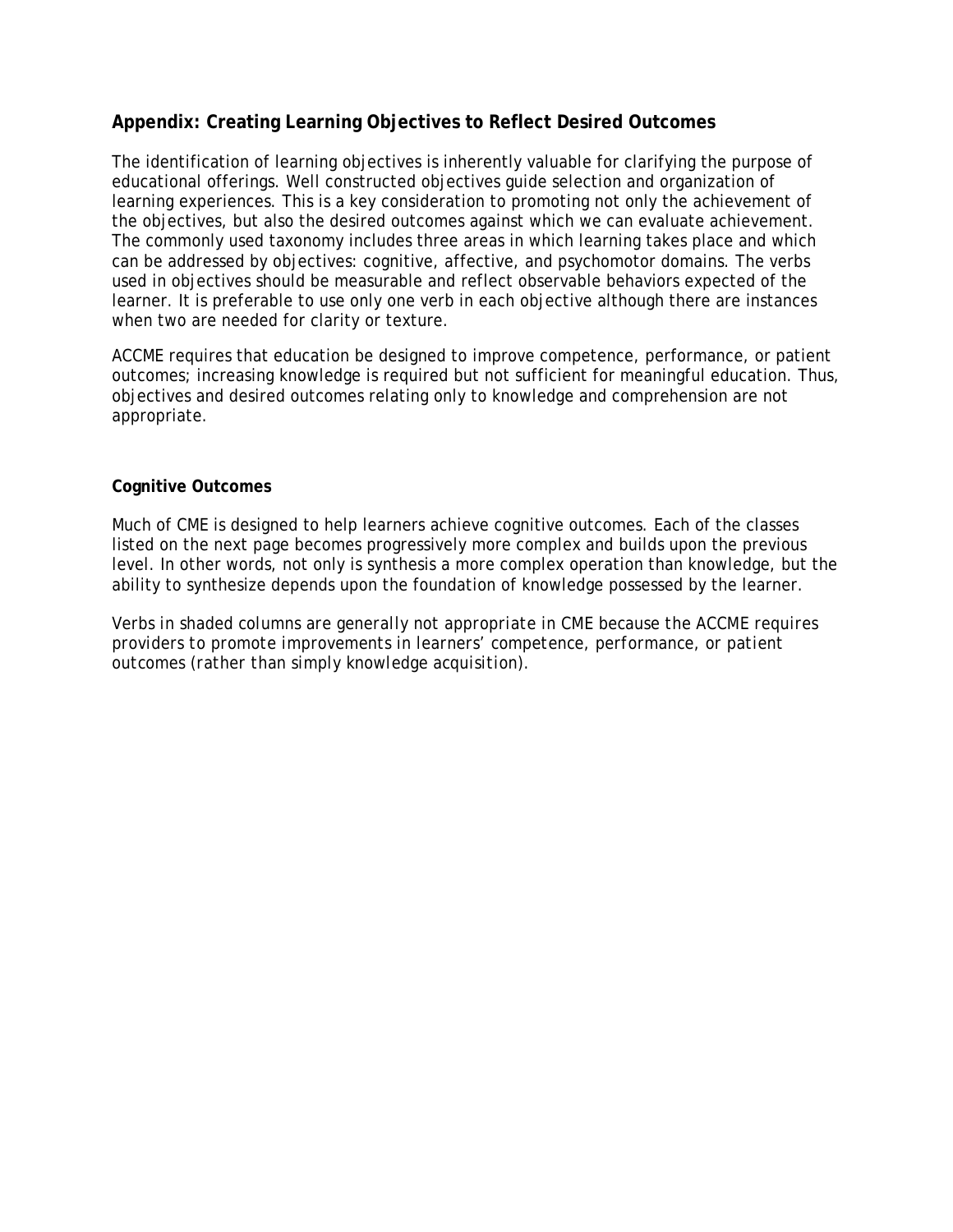|           |                |             | <b>Critical Thinking</b> |           | Evaluation<br>Judge |
|-----------|----------------|-------------|--------------------------|-----------|---------------------|
|           |                |             |                          | Synthesis | Appraise            |
|           |                |             |                          | Design    | Estimate            |
|           |                |             | Analysis                 | Plan      | Evaluate            |
|           |                |             | Compare                  | Compose   | Revise              |
|           |                | Application | Distinguish              | Propose   | Score               |
|           |                | Use         | Differentiate            | Formulate | Select              |
|           | Comprehension  | Employ      | Diagram                  | Arrange   | Rate                |
|           | <b>Express</b> | Interpret   | Analyze                  | Assemble  | Choose              |
| Knowledge | Restate        | Dramatize   | Categorize               | Collect   | Measure             |
| Define    | Identify       | Sketch      | Appraise                 | Construct | Compare             |
| Repeat    | Explain        | Practice    | Experiment               | Create    | Value               |
| Name      | Recognize      | Illustrate  | Test                     | Set up    | Assess              |
| Recall    | <b>Discuss</b> | Operate     | Contrast                 | Organize  |                     |
| List      | Describe       | Demonstrate | Inspect                  | Prepare   |                     |
| Relate    | Tell           | Apply       | Debate                   | Manage    |                     |
| Record    | Locate         | Schedule    | Inventory                | Predict   |                     |
| Underline | Report         | Show        | Question                 |           |                     |
| Outline   | Review         | Translate   | Examine                  |           |                     |
| Delineate | Summarize      | Interpret   | Criticize                |           |                     |
| Specify   |                | Solve       | Relate                   |           |                     |
| State     |                |             | Solve                    |           |                     |
| Label     |                |             | Calculate                |           |                     |
| Match     |                |             | Critique                 |           |                     |